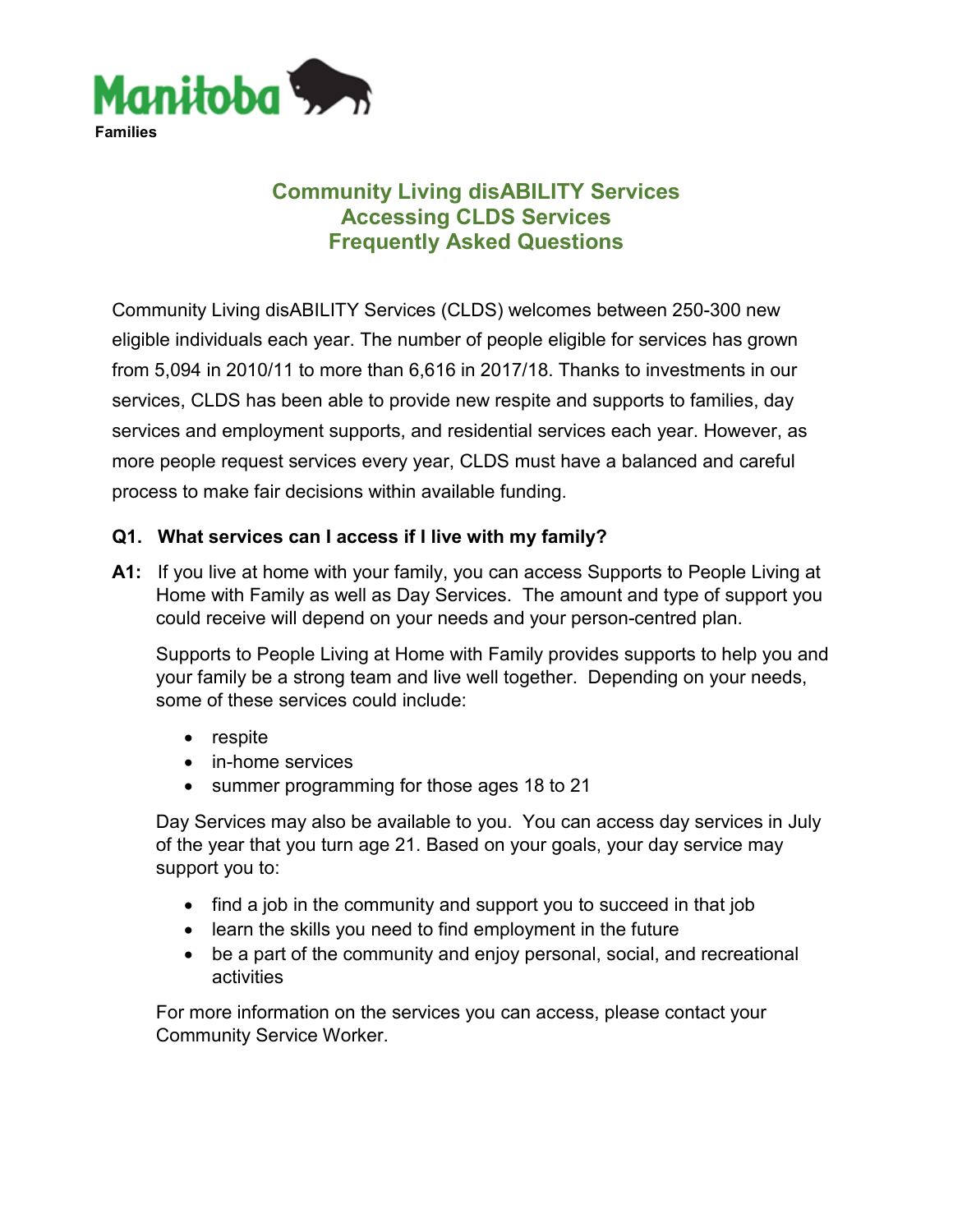

**Families**

#### **Q2. Who can access residential services?**

- **A2:** Community Living disABILITY Services is committed to making fair, equitable decisions about services, but we can only approve services within available funding and resources. When we review requests for residential services, we consider your support needs, your current situation, and the resources we have available. Our goal is to make sure people who need the most help right away receive the services they need. This may include situations such as:
	- youth transitioning out of the care of Child and Family Services
	- people at risk of being homeless
	- people living with a care provider(s) who can no longer provide the level of care they need
	- people transitioning from a developmental centre to a residence in the community
	- people who need services to address immediate safety concerns
	- people who require additional support while recovering from a health issue or an injury

## **Q3: What will happen if my request for residential services is approved?**

**A3:** Your Community Service Worker will work with you to learn what type of residential option is right for you, and how you can best be supported. If you are able to live on your own with some support, your Community Service Worker may arrange for Supported Independent Living services. If you need more support, a home share or a shift-staffed home may fit your needs.

If a home share or a shift-staffed home will best meet your needs, your Community Service Worker will first look at vacancies that are available in your community. This means looking at an existing home that has a place for another person to move into it.

If a vacancy that meets your needs is not available, your CSW will explore other options with you, your support network, and service providers in your community.

Once the right option is identified, the service provider will make a request for funding to Community Living disABILITY Services.

#### **Q4: How is funding for my services reviewed and approved?**

**A4:** Once your service provider requests funding for services, Community Living disABILITY Services will review the proposal to confirm that: